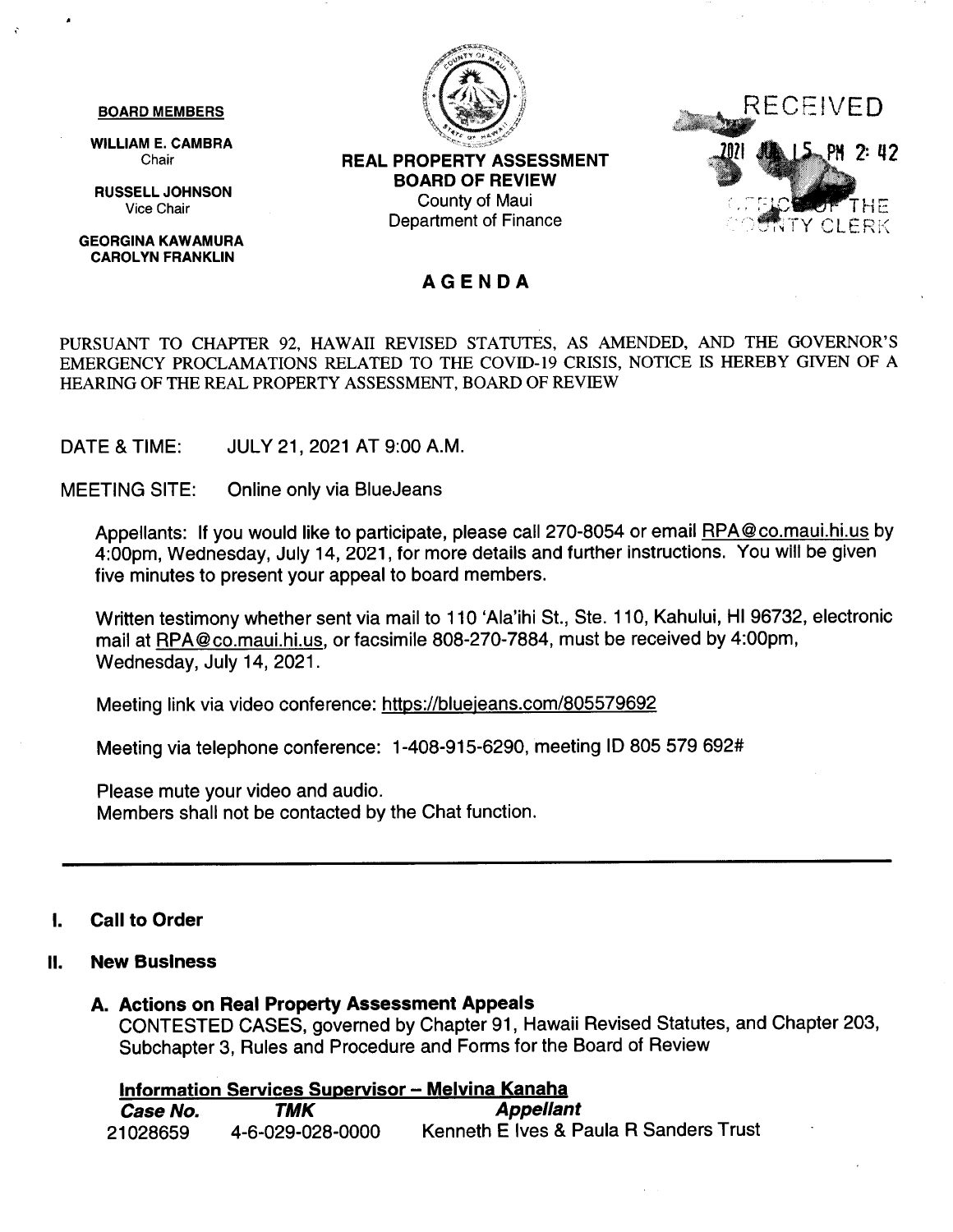### Real Property Assessment Agenda July 21, 2021

## **Real Property Appraiser – James 'Kimo' Kurokawa (2020 Appeals)**

| Case No.       | TMK              | <b>Appellant</b>              |
|----------------|------------------|-------------------------------|
| 20027877       | 2-1-008-056-0000 | <b>Honua'ula Partners LLC</b> |
| (commercial)   |                  |                               |
| 20027876       | 2-1-008-056-0000 | <b>Honua'ula Partners LLC</b> |
| (apartment)    |                  |                               |
| 20027881       | 2-1-008-056-0000 | Honua'ula Partners LLC        |
| (conservation) |                  |                               |
| 20027059       | 2-1-008-056-0000 | Honua'ula Partners LLC        |
| (non-owner     |                  |                               |
| occupied)      |                  |                               |
| 20027678       | 2-1-008-071-0000 | <b>Honua'ula Partners LLC</b> |
| (non-owner     |                  |                               |
| occupied)      |                  |                               |
| 20027882       | 2-1-008-071-0000 | Honua'ula Partners LLC        |
| (conservation) |                  |                               |
| 20027878       | 2-1-008-071-0000 | <b>Honua'ula Partners LLC</b> |
| (apartment)    |                  |                               |

## **Real Property Appraiser – James 'Kimo' Kurokawa (2021 Appeals)**

| Case No.       | TMK              | <b>Appellant</b>              |
|----------------|------------------|-------------------------------|
| 21029756       | 2-1-008-056-0000 | Honua'ula Partners LLC        |
| (apartment)    |                  |                               |
| 21029761       | 2-1-008-056-0000 | Honua'ula Partners LLC        |
| (conservation) |                  |                               |
| 21029749       | 2-1-008-056-0000 | <b>Honua'ula Partners LLC</b> |
| (non-owner     |                  |                               |
| occupied)      |                  |                               |
| 21029760       | 2-1-008-056-0000 | Honua'ula Partners LLC        |
| (commercial)   |                  |                               |
| 21029767       | 2-1-008-071-0000 | Honua'ula Partners LLC        |
| (conservation) |                  |                               |
| 21029763       | 2-1-008-071-0000 | Honua'ula Partners LLC        |
| (non-owner     |                  |                               |
| occupied)      |                  |                               |
| 21029766       | 2-1-008-071-0000 | Honua'ula Partners LLC        |
| (apartment)    |                  |                               |
| 21029742       | 3-8-001-269-0000 | Alexander & Baldwin, LLC      |
|                |                  |                               |

# **Real Property Appraiser – Debra Wanderscheid**

| Case No. | TMK              | <b>Appellant</b>                   |
|----------|------------------|------------------------------------|
| 21029738 | 2-7-004-050-0000 | Alexander & Baldwin LLC            |
| 21028746 | 2-7-014-022-0000 | Janine Rene Carroll                |
| 21028696 | 2-8-002-231-0000 | Michael G and Wendy A Giblin Trust |
| 21029304 | 2-8-003-008-0000 | Ranch Mgmt Holdings Business Tr    |
| 21028776 | 3-8-020-010-0000 | Thuy Thi Nguyen                    |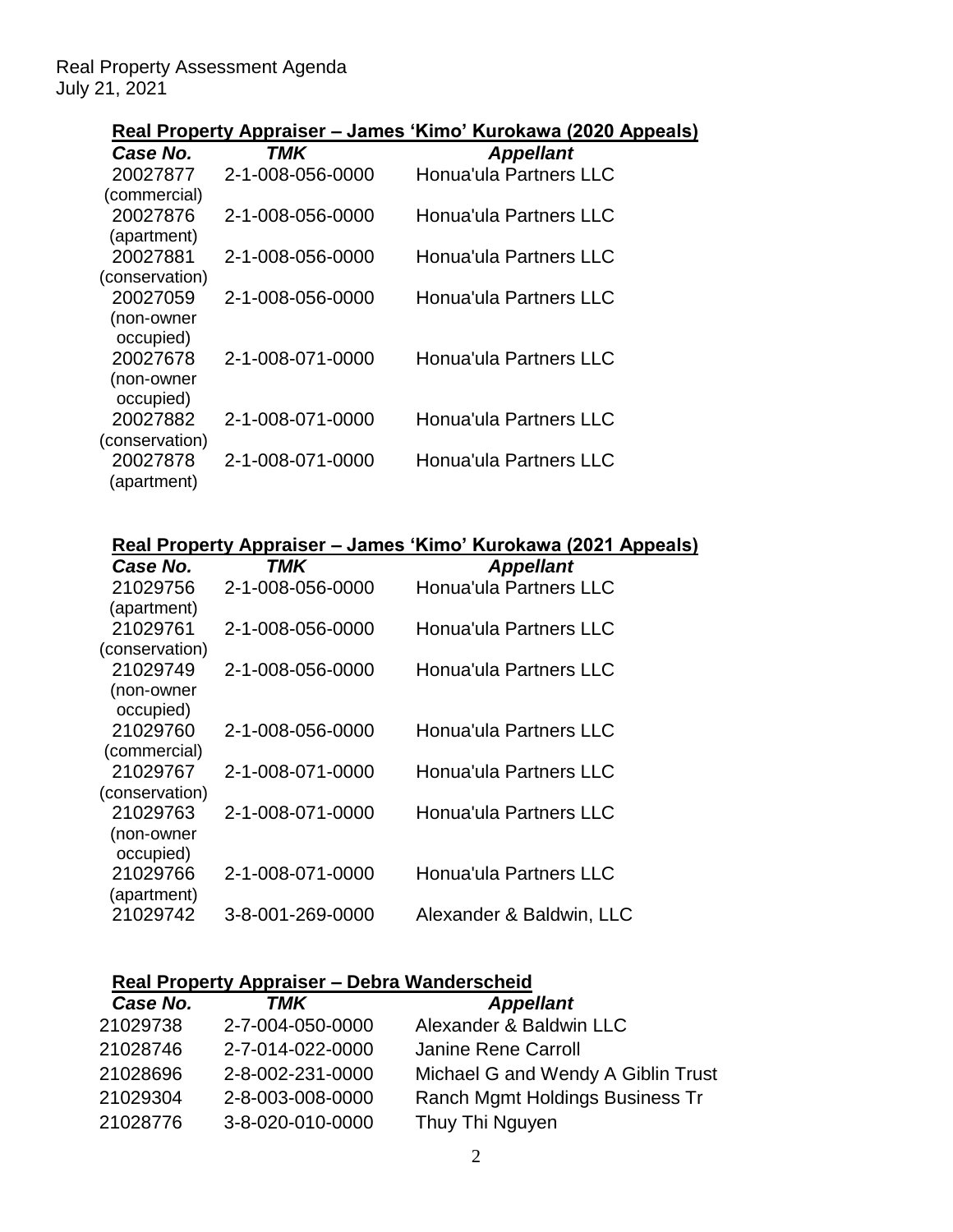### Real Property Assessment Agenda July 21, 2021

## **Real Property Appraiser – Debra Wanderscheid (con't)**

| Case No. | TMK              | <b>Appellant</b>                |
|----------|------------------|---------------------------------|
| 21028716 | 5-1-003-006-0119 | Mark R & Laurinda R Owens Trust |
| 21029705 | 5-4-002-013-0084 | Michael J Chapman               |
| 21029240 | 5-6-004-055-0008 | Lewis & Brenda Murray Trust     |

## **Real Property Appraiser – LeeAnn Leynes**

| Case No. | TMK              | <b>Appellant</b>                    |
|----------|------------------|-------------------------------------|
| 21029744 | 3-8-006-001-0002 | Alexander & Baldwin LLC             |
| 21028768 | 3-9-012-032-0000 | Joseph E & Mary Ann R Delucia Trust |
| 21029568 | 4-2-003-020-0000 | <b>Aleksas Vitenas</b>              |
| 21028647 | 4-2-003-029-0000 | Ruggeri Revoc Trust                 |
| 21028637 | 4-2-005-034-0000 | <b>Gupta Family Enterprises L P</b> |
| 21029648 | 4-3-003-140-0000 | Barbara/Charles Dofa                |
| 21029677 | 4-4-006-041-0000 | Andrew W Klein                      |
| 21028799 | 4-4-017-019-0000 | Corrine M Cobbol                    |
| 21029309 | 4-4-018-016-0000 | David W Moser                       |
| 21030236 | 4-4-019-112-0000 | <b>Brent A Kelley</b>               |
|          |                  |                                     |

## **Real Property Appraiser – TBA**

| Case No. | <b>TMK</b>       | <b>Appellant</b>                  |
|----------|------------------|-----------------------------------|
| 21028762 | 3-8-014-011-0058 | <b>Tahoe Hawaiian LLC</b>         |
| 21029311 | 2-1-023-004-0055 | David Colden Trust of 2015        |
| 21029703 | 2-1-023-004-0103 | <b>Trower Reverse LLC</b>         |
| 21029685 | 2-1-023-004-0115 | Michael Jeffrey Riordan           |
| 21029302 | 2-1-023-005-0065 | Robert L Hoffman Trust            |
| 21029315 | 2-1-023-005-0089 | <b>Walter S Buckley Family Tr</b> |
| 21029301 | 2-1-023-006-0042 | <b>Lowell C McAdam Trust</b>      |
| 21029636 | 2-2-024-012-0000 | <b>Ampersand Venture 3 LLC</b>    |
| 21029637 | 2-2-024-013-0000 | <b>Ampersand Venture 3 LLC</b>    |
| 21029639 | 2-2-024-013-0000 | <b>Ampersand Venture 3 LLC</b>    |
| 21029617 | 3-6-004-010-0000 | <b>MMK Maui LP</b>                |
| 21029614 | 3-6-004-011-0000 | <b>MMK Maui LP</b>                |
| 21029624 | 3-6-004-012-0000 | <b>MMK Maui LP</b>                |
| 21029697 | 4-2-004-024-0000 | Ty Management Corporation         |
| 21029699 | 4-2-004-036-0000 | <b>Ty Management Corporation</b>  |
| 21029723 | 4-2-004-050-0000 | Ty Management Corporation         |
| 21029724 | 4-2-004-060-0000 | Ty Management Corporation         |
| 21029726 | 4-2-005-037-0000 | Ty Management Corporation         |
| 21029727 | 4-2-005-043-0000 | Ty Management Corporation         |
| 21029728 | 4-2-005-045-0000 | Ty Management Corporation         |
| 21029729 | 4-2-005-049-0000 | Ty Management Corporation         |
|          |                  |                                   |